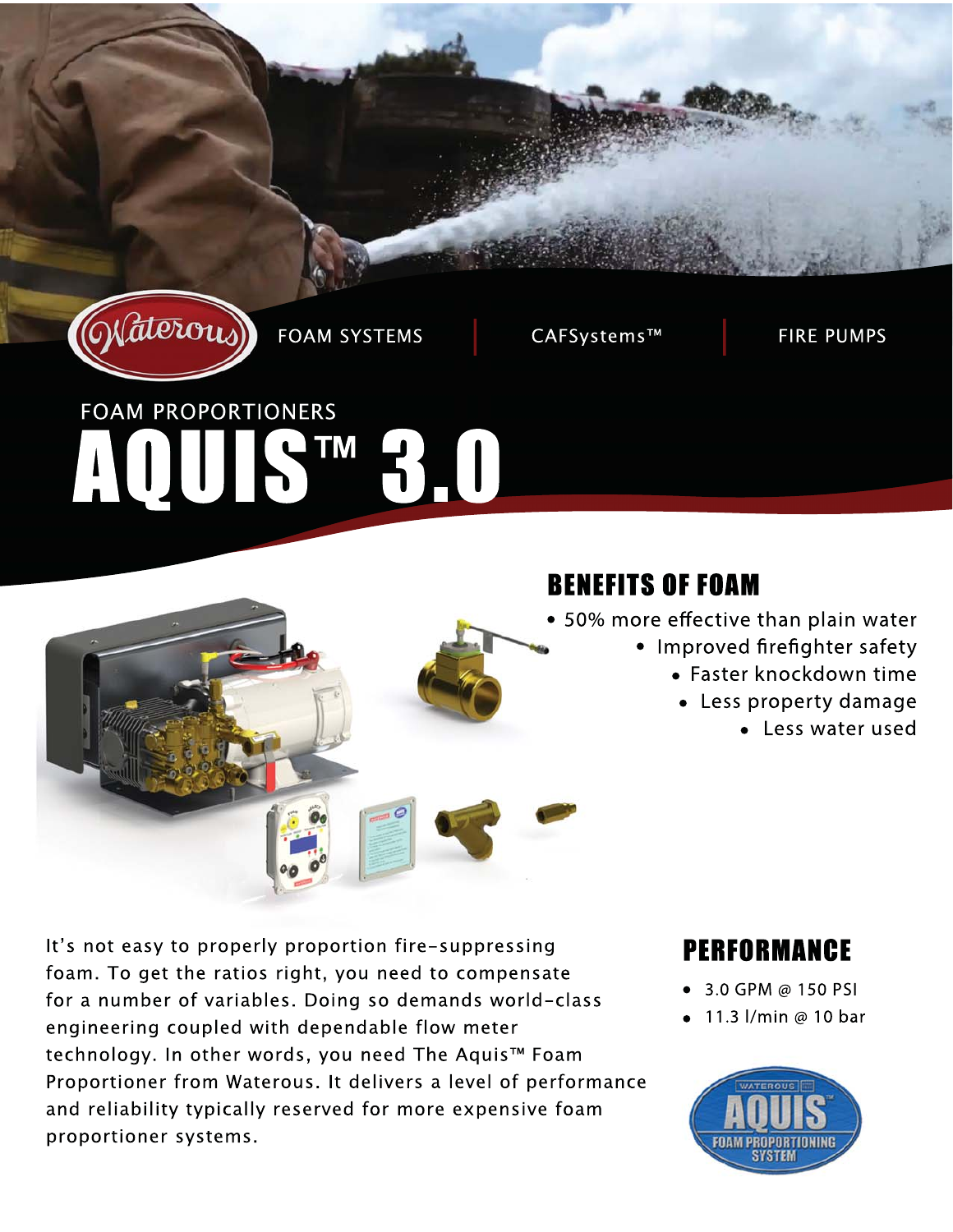#### **Foam Pump**

Consists of an electric motor, positive displacement triplex plunger pump and control box mounted on a bracket.

#### *Electric Motor:*

1/2 HP (.4 kW) 12 or 24 volt. Protected with an electrical load circuit breaker of 80 amps for 12 VDC and 50 amps for 24 VDC.

#### *Pump Rating:*

3.0 GPM @ 150 psi (11.5 L/min @ 10 bar) with intermittent operating pressures up to 450 psi (31 bar).

#### *Pump Construction:*

Equipped with an anodized aluminum crankcase, oversized ball bearings, forged brass pump body and manifold, solid ceramic plungers, stainless steel inlet and delivery valves and piston guides. Buna packing and preset pressure regulating valve.

#### *Control Box:*

*Microprocessor Controller:* 

A 16-bit mixed signal microcontroller with a 60 kB flash memory, 2kB RAM and 12-bit analog to digital convertor. Receives flowmeter flow rate and operator specifications through the OIT and provides the necessary voltage to the pump motor driver.

*Pump Motor Driver:* 

Receives signals from the microprocessor controller and powers the electric motor in a variable speed duty cycle to ensure the correct amount of foam concentrate set by the operator is injected into the water stream.

## **Each System Includes: AQUIS™ 3.0 FOAM PROPORTIONING SYSTEM**

#### **Operator Interface Terminal (OIT) Digital Operation**

Installed on the pump operator's panel and provides the following functions:

Push button control of foam proportioning rates:

Class A concentrate: .1% to 1% in increments of .1%

Class B concentrate: 1%, 3% or 6%

Calibration of water flow rate.

Adjustable units of measurement. Simulated water flow.

Optional lockout.

 $\overline{a}$ 

Warning of low foam concentrate supply:

*Flashes and the displays a steady "low concentrate" warning when the concentrate tank runs low. Note that system will shut down after two minutes.* 

*Flashes a "no concentrate" warning when the concentrate tank is empty.* 

Warning of an electronic malfunction:

*Flashes and "error" warning when the concentrate tank is empty.*

If apparatus has dual foam concentrate tanks, allows selection of tank A or B and displays which tank is in use.

Operation in manual mode as a backup.

A separate panel plate with operation instructions is furnished.

#### **Remote Activation**

Allows Foam Pump to be activated from an external 12 or 24 volt electrical source such as pump-in gear circuit or engine ignition power which eliminates a step in the foam system operation sequence.

#### **Flowmeter and Tee**

Installed in the water line from the fire pump.

Consists of a paddlewheel type flowmeter installed a brass tee which communicates water flow rate to the microprocessor in the foam pump control box.

The brass tees have an external Victaulic groove connection and internal female NPT connection on each end and are available in the following sizes:

- 1.50 in. Inside Diameter (300 GPM / 1135 L/min)
- 2.00 in. Inside Diameter (500 GPM / 1893 L/min)
- 2.50 in. Inside Diameter (750 GPM / 2800 L/min)
- 3.00 in. Inside Diameter (1250 GPM / 4700 L/min)

#### **Cables and Wires**

Separate industry standard M12 connectors for connection of OIT and flowmeter to foam pump control box. Consists of shielded cables to prevent radio frequency or electro-mechanical interference. Furnished as follows:

OIT connection to control box: 6 meters long

Flowmeter connection to control box: 3 meters long

Foam concentrate tank level switch to foam pump control box: 4 meters long *Note that foam tank level switches are optional from Waterous* 

#### **Foam Concentrate Supply Line Strainer**

Installed in the foam concentrate supply line and screens out any concentrate contamination which may harm the foam pump.

Consists of a 3/4 in. inline wye type brass strainer with a removable screen.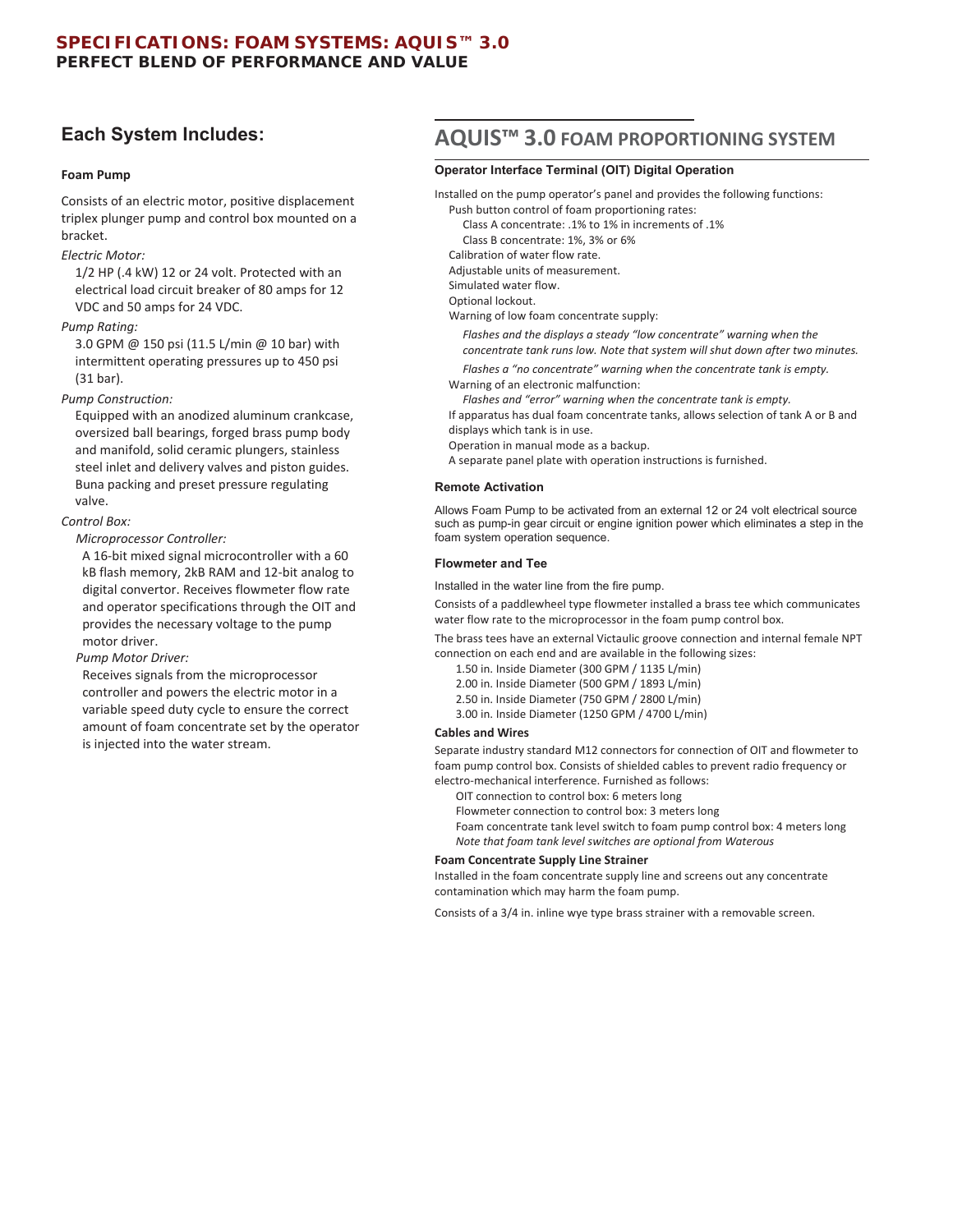### **SPECIFICATIONS: FOAM SYSTEMS: AQUIS™ 3.0**

#### **Foam Concentrate Inject Line Check Valve**

Installed in the foam concentrate inject line and prevents water from flowing back into the foam pump.

Consists of a 3/8 in. inline brass and stainless steel check valve.

#### **Warranty**

All systems have a one-year limited manufacturer's warranty.

#### **Foam System Support**

AQUIS is equipped with a USB interface for PC-connectivity which allows a qualified technician to perform upgrades, diagnostics and monitor system functions in real time. The system can also be remotely monitored through the USB interface using any PC with internet access, allowing technicians to easily connect to the Waterous dedicated website to assure proper operation and to update the foam system hardware by uploading new features and functions as they become available.

### **Additional Components to Complete System Installation**

The Aquis system includes the major components required for installation with the exception of those listed below which are to be supplied by the installer. *Note that some of the components listed below are available as optional add-on items from Waterous.* 

#### **Waterway Check Valve (Optional)**

Installed in water line from the fire pump and prevents foam solution (concentrate and water) from contaminating the fire pump and water supply. Use a full bodied brass check valve with an appropriate pressure rating. Note that foam concentrate injection must occur downstream of this valve. *Available from Waterous as an optional add-on, see optional items.* 

Note that Waterous offers a 2.5 in. iron manifold with integral check valve and flowmeter. This simplifies installation as flowmeter and waterway check valve installation is accomplished with one component. When ordered, a *Flowmeter and Tee* is not furnished and a separate *Waterway Check Valve* is not needed. See *Manifold with Flowmeter and Check Valve* listed in optional items.

#### **Foam Concentrate Tank**

Foam concentrate tank shall be supplied that suits the application and meets the needs of the end user. The tank shall meet the minimum requirements as published in applicable NFPA apparatus standards. Tank should have a valve which allows the foam supply to be shut off for maintenance of the foam pump and cleaning of supply line screen.

*Tank is not available from Waterous.* 

*Note that the optional Waterous Foam Concentrate Supply Line kit includes a foam tank shut off valve.* 

#### **Foam Concentrate Tank Level Switch**

Installed in on-board foam concentrate tank to communicate low concentrate level to foam pump.

*Available from Waterous as an optional add-on, see optional items.* 

#### **Foam Concentrate Supply Line**

Hoses and fittings that run from the foam tank to the foam pump inlet should be a minimum of 3/4 in. inside diameter hose. Hose and fittings must be rated for a minimum of 23 in. Hg (0.78 bar) vacuum and 50 psi (3.45 bar) of pressure. The hose and fittings must be made of corrosion resistant material and be compatible with the foam concentrates to be used. Foam supply hose shall have a reinforced clear wall as required by NFPA to allow viewing of foam pump priming operations.

#### *Available from Waterous as an optional Foam Concentrate Supply Line kit, see optional items.*

#### *Note that this kit also includes a foam tank shut-off valve.*

#### **Foam Concentrate Inject Line**

Hose and fittings that run from the foam pump to the foam injection point in the water line from the fire pump should be a minimum of 3/8 in. inside diameter hose. Hose and fittings must be rated for a minimum of 450 psi (31 bar). The hose and fittings must be made of corrosion resistant material and be compatible with the foam concentrates to be used. The injection point must be on the downstream side of the check valve installed in the water line from the fire to prevent foam contamination of the fire pump and water supply. The 3/8 in. check valve supplied with the foam pump must be installed in this line to prevent water flowing back into the foam pump.

#### *Available from Waterous optional Foam Concentrate Inject/Bypass Hose kit, see optional items.*

#### **Bypass Line**

This hose is used for pumping concentrate into a container to empty the foam tank or to assist in priming the foam pump. The hose and fittings may have a lower pressure rating since the end of the hose is left open to the atmosphere and will not receive high pressures.

#### *Available from Waterous as part of optional Foam Concentrate Inject/Bypass Hose kit, see optional items.*

#### **Electrical Supply**

Electrical wiring and circuit protection must be supplied and connected to the apparatus master electrical system. See the AQUIS Installation, Operation and Maintenance Instruction for requirements. *Wiring not available from Waterous.*

## **Optional Items Available from Waterous**

#### **Foam Tank Switch**

Installed in on-board foam tank to communicate low concentrate level to foam pump, has a 24 in. long wire. *Note that multiple quantities may be ordered.* 

- Available for the following mounting positions:
	- Side Mount in Tank
	- Top or Bottom Mount in Tank

#### **Master Waterway Check Valve**

Full bodied brass check valve, includes a foam concentrate injection port on the downstream side.

- Available in the following sizes and end connections:
	- 1.5 in. Victaulic Inlet x FNPT/Victaulic Outlet
	- 1.5 in. FNPT Inlet x FNPT/Victaulic Outlet
	- 2.0 in. Victaulic Inlet x Victaulic Outlet
	- 2.0 in. Victaulic Inlet x FNPT Outlet
	- 2.5 in. Victaulic Inlet x Victaulic Outlet
	- 2.5 in. Victaulic Inlet x FNPT Outlet
	- 3.0 in. Victaulic Inlet x Victaulic Outlet
	- 3.0 in. Victaulic Inlet x FNPT Outlet
- **Manifold with Flowmeter and Check Valve**

Simplifies installation as flowmeter and waterway check valve installation is accomplished with one component.

Consists of 2.5 in. inside diameter iron manifold with built-in check valve and flowmeter.

When ordered, Flowmeter Tee is not furnished and a separate Waterway Check Valve is not needed.

- Available in the following sizes and end connections:
- 1.5 in. FNPT / 2.0 in. Victaulic Inlet and Outlet
- 2.0 in. FNPT / 2.5 in. Victaulic Inlet and Outlet
- 2.5 in. 4-Bolt Flange Inlet and Outlet
- 2.5 in. 4-Bolt Flange Inlet and 2.0 in. FNPT / 2.5 in. Victaulic Outlet
- 2.5 in. 4-Bolt Flange Inlet and 2.5 in. FNPT / 3.0 in. Victaulic Outlet

#### **Foam Concentrate Supply Hose Kit**

Provides hoses and fittings to bring foam concentrate from an onboard tank to the foam pump.

*Note that a foam concentrate tank shut-off valve is also included.* 

#### **Foam Concentrate Inject/Bypass Hose Kit**

Provides hoses and fittings to bring foam concentrate from the foam pump to injection point, and hose and fittings from foam pump to atmosphere (bypass).

#### **OIT/HMI Extension Cable**

3 meter or 6 meter lengths available

#### **Flowmeter Extension Cable**

3 meter length available

**Tank Level Switch Cable Extension**  4 meter length available

#### **Foam System Rating Panel Plate**

Meets requirements of NFPA 1901 and 1906